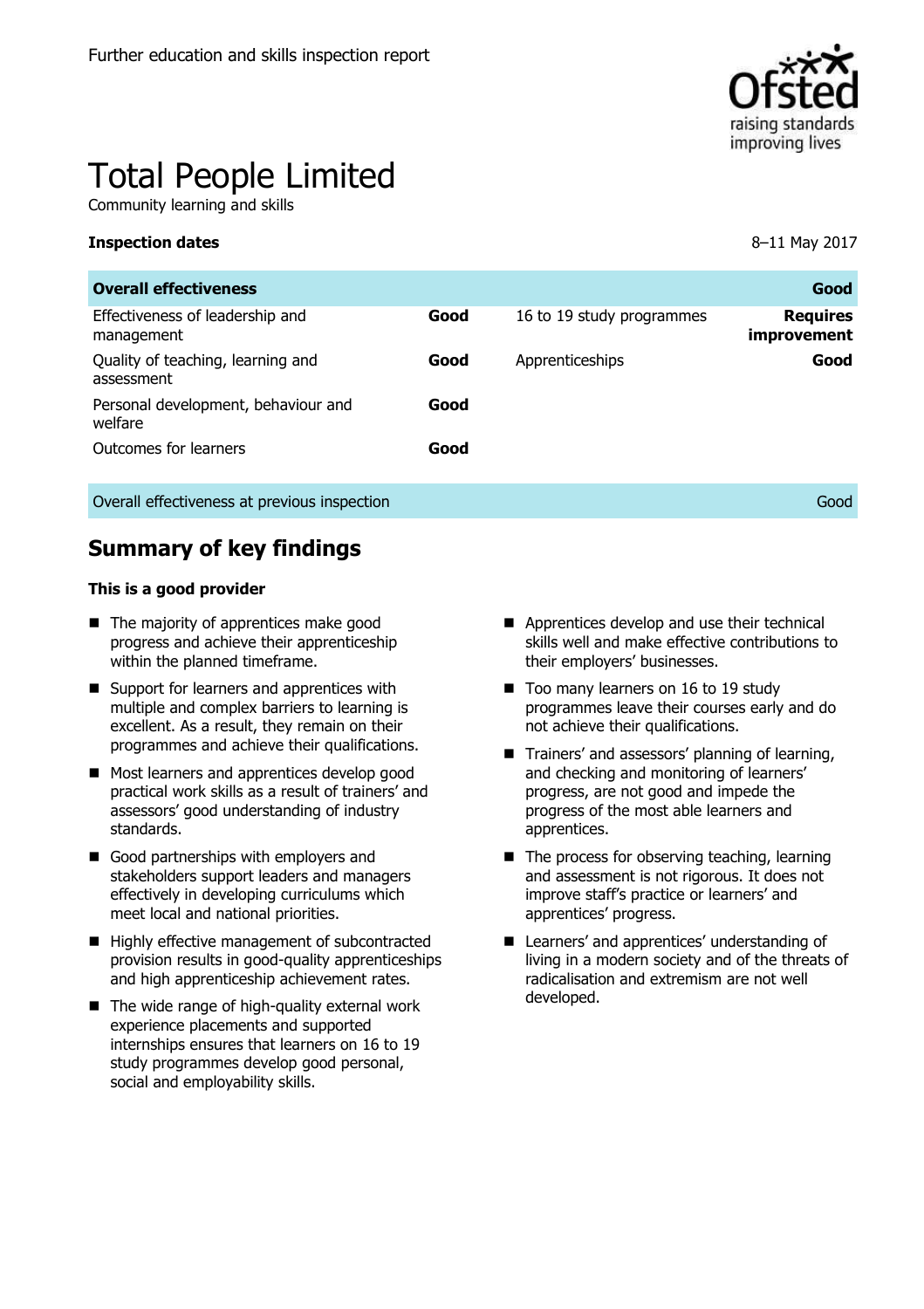

# **Full report**

#### **Information about the provider**

■ Total People Limited (TPL) was acquired by the Learning, Training and Employment group in July 2015. TPL is a national community learning and skills provider. The company provides government-funded training programmes and privately funded training programmes. TPL provides 16 to 19 study programmes, adult learning programmes, apprenticeship and traineeship provision. The company's head office is based in Middlewich, Cheshire; it has training centres in Crewe, Wigan, Macclesfield, Winsford, Telford, Chester and Burlsem. TPL works with over 50 subcontractors across England and Wales. The majority of provision is based in the North West.

### **What does the provider need to do to improve further?**

- Increase the proportion of learners on 16 to 19 study programmes who stay until the end of their programme and achieve their qualifications.
- Develop learners' and apprentices' understanding of living in a modern society and the threats of radicalisation and extremism and enable them to have a full and active role in society and enable them to protect themselves and others from threats of harm.
- Improve individualised planning for learners and apprentices and the tracking and monitoring of learners' and apprentices' personalised learning goals to ensure that the most able learners and apprentices make the progress of which they are capable.
- Develop the process for observing teaching, learning and assessment by:
	- focusing more rigorously on the learning and progress that learners and apprentices make in order to identify key strength and areas for improvement
	- producing a specific individual staff action plan following each observation of teaching, learning and assessment that links clearly to key areas for improvement
	- monitoring how well staff implement specific actions for improvement so that they all improve their teaching practice to the highest standard.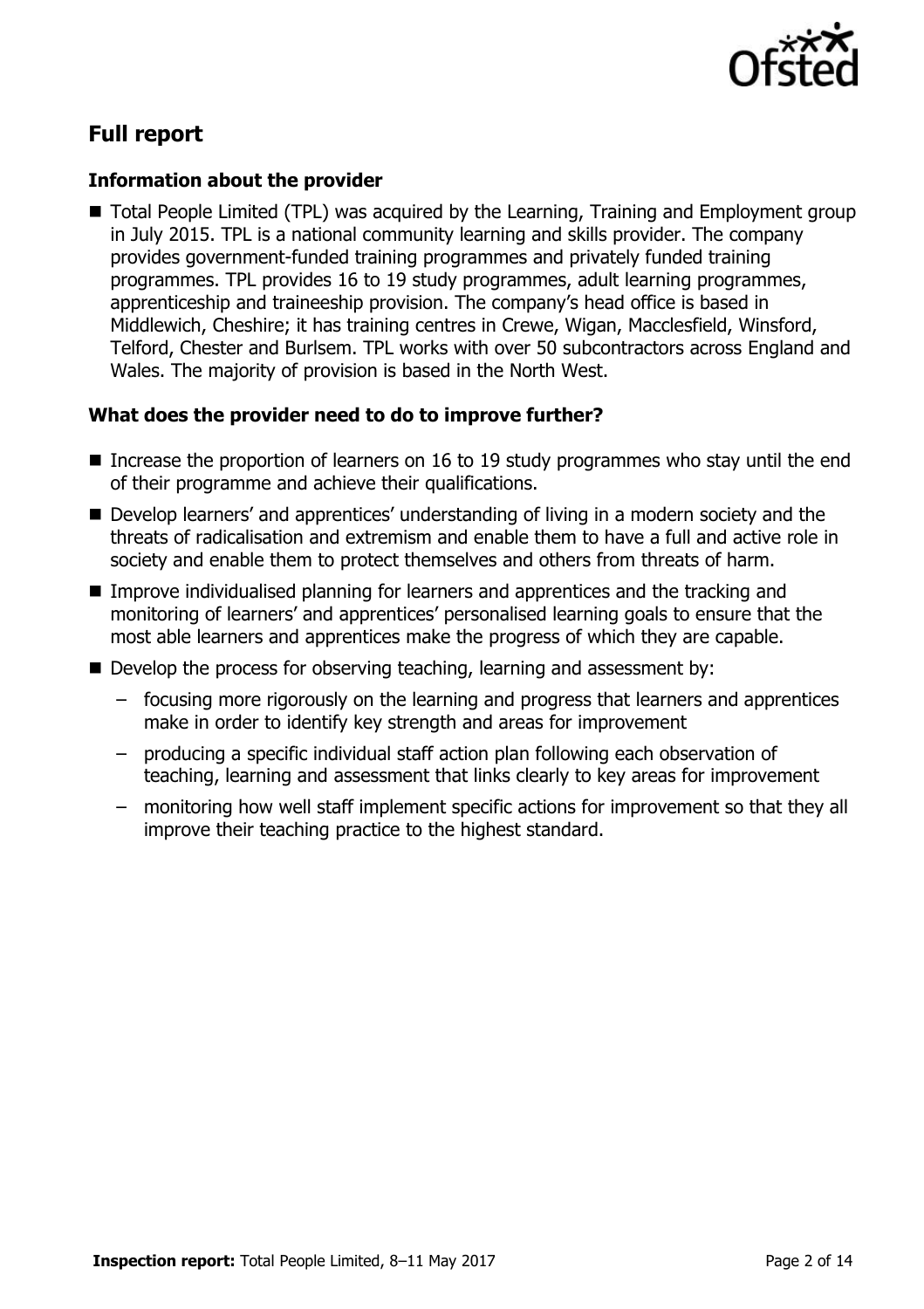

# **Inspection judgements**

#### **Effectiveness of leadership and management Good**

- Senior leaders, managers and board directors have a clear vision for TPL as a leading provider of work-based learning, mainly through apprenticeship provision and study programmes. The very newly appointed managing director has taken over her role with minimum disruption as a result of skilful succession planning and effective joint working with her outgoing predecessor.
- Members of the senior leadership team, comprising the managing director and three associate directors, have clearly defined roles and responsibilities. They set high expectations for the colleagues they manage. Staff appraisal is systematic and it focuses specifically on the quality of the contributions that staff at all levels make to the company.
- Senior managers have a detailed knowledge of apprenticeship reforms and the impact those reforms will have on employers, apprentices and TPL. Managers' business planning is good and takes full account of the published changes and possible future developments in apprenticeship provision. They are aware of the financial uncertainties as a result of the reforms and their approach to financial management is prudent and carefully thought through.
- Senior leaders and managers have a good record of integrating apprentices recruited originally by other training providers into TPL. They managed the transfer of apprentices from three failed training providers very efficiently. A large majority of those who reached the end of their planned learning period with TPL completed their apprenticeship successfully.
- Senior managers have developed good working relationships with a large number of subcontractors that they commission to deliver all, or part of, selected apprenticeship programmes. They only recruit those subcontractors who complete a thorough commissioning process successfully, after which they monitor the quality of their work regularly. For example, managers are working in partnership with two subcontracted colleges very successfully to provide engineering programmes to apprentices, a significant number of whom are employed by a local manufacturer of prestigious motor cars.
- New members of staff follow a thorough induction programme which helps them to become familiar with the company's processes, procedures and expectations. Training for TPL and subcontractor staff is good.
- $\blacksquare$  Senior leaders and managers review the provision periodically and ensure that it is responsive to local, regional and national priorities. In response to local enterprise partnership (LEP) priorities, TPL have launched apprenticeships very successfully in human resource management, and for digital industries. They are also committed to, and have adopted enthusiastically, apprenticeship Trailblazer standards, for example for software developers, installation electricians and dual smart-meter installers.
- Senior managers contribute effectively to policy-making and keep up to date with relevant thinking and current developments through their membership of external networks, boards and committees whose primary focus is work-based learning and employment. For example, they are members of the Cheshire and Warrington provider network, the Cheshire and Warrington LEP skills and employment board, and the Cheshire and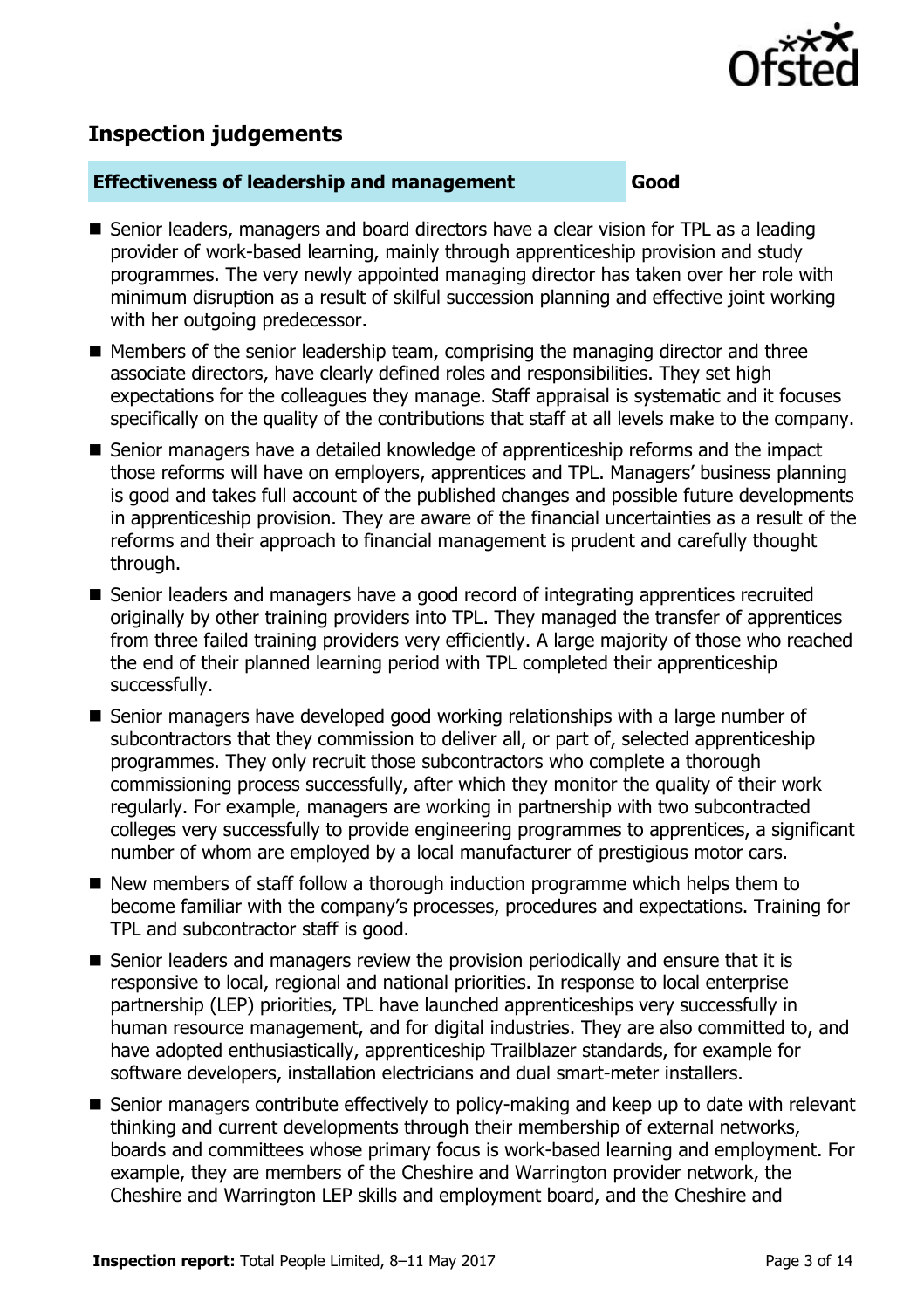

Warrington Rail Skills Board.

- Senior managers are committed to improving the quality of provision for all learners. However, self-assessment reports are insufficiently incisive. They do not always identify accurately key strengths and key areas for improvement. Consequently, this hinders managers' attempts to improve the quality of provision.
- $\blacksquare$  Managers have not taken sufficient action to ensure that the quality of teaching, learning and assessment is consistently good throughout the provision. Although observation reports of teaching, learning and assessment are detailed, they do not focus sufficiently on what learners are learning and on their progress. Where reports identify areas for improvement, managers do not routinely set or monitor systematically actions to help staff to improve their teaching practice.
- Managers' priorities for ensuring that all staff, apprentices and learners improve their English, mathematical, and information and communication technology knowledge and skills are good. However, the measures for evaluating the extent to which the identified priorities are met are not precise enough.

#### **The governance of the provider**

- The board of directors consists of nine members with wide-ranging and relevant professional and industrial experience. They bring a diverse range of expertise, including financial, legal, accountancy and human resource knowledge, to the board. Directors have a good understanding of work-based learning and the importance of apprenticeships for equipping learners with vocational knowledge, skills and understanding to enable them to make significant contributions to local, regional and national economies. The directors meet four times a year to review a range of relevant strategic and operational matters, for example the financial situation and national apprenticeship developments. They receive detailed quarterly reports on safeguarding concerns.
- Board directors receive information on overall achievement rates but it is not presented in sufficient detail. As a result, they are not able to make the necessary comparisons and to challenge managers when underperformance occurs, as for example on the study programme. Board directors do not receive sufficient information about the quality of teaching, learning and assessment to enable them to challenge senior leaders and managers and help them bring about significant improvements rapidly.

#### **Safeguarding**

- $\blacksquare$  The arrangements for safeguarding are effective.
- Managers and staff give a high priority to safeguarding. They assess risk and take appropriate action to prevent harm to apprentices, learners and members of staff. All new employees are checked appropriately before they start working for the company. The single central register, giving details of disclosure checks and other relevant information about staff and contractors, is extremely comprehensive and reviewed regularly.
- The application of relevant procedures and processes protect learners, apprentices and staff from harassment, bullying, discrimination and unfair treatment. Apprentices know about the correct reporting procedures if safeguarding issues arise. Safeguarding concerns are reported promptly and acted upon swiftly by the safeguarding team. The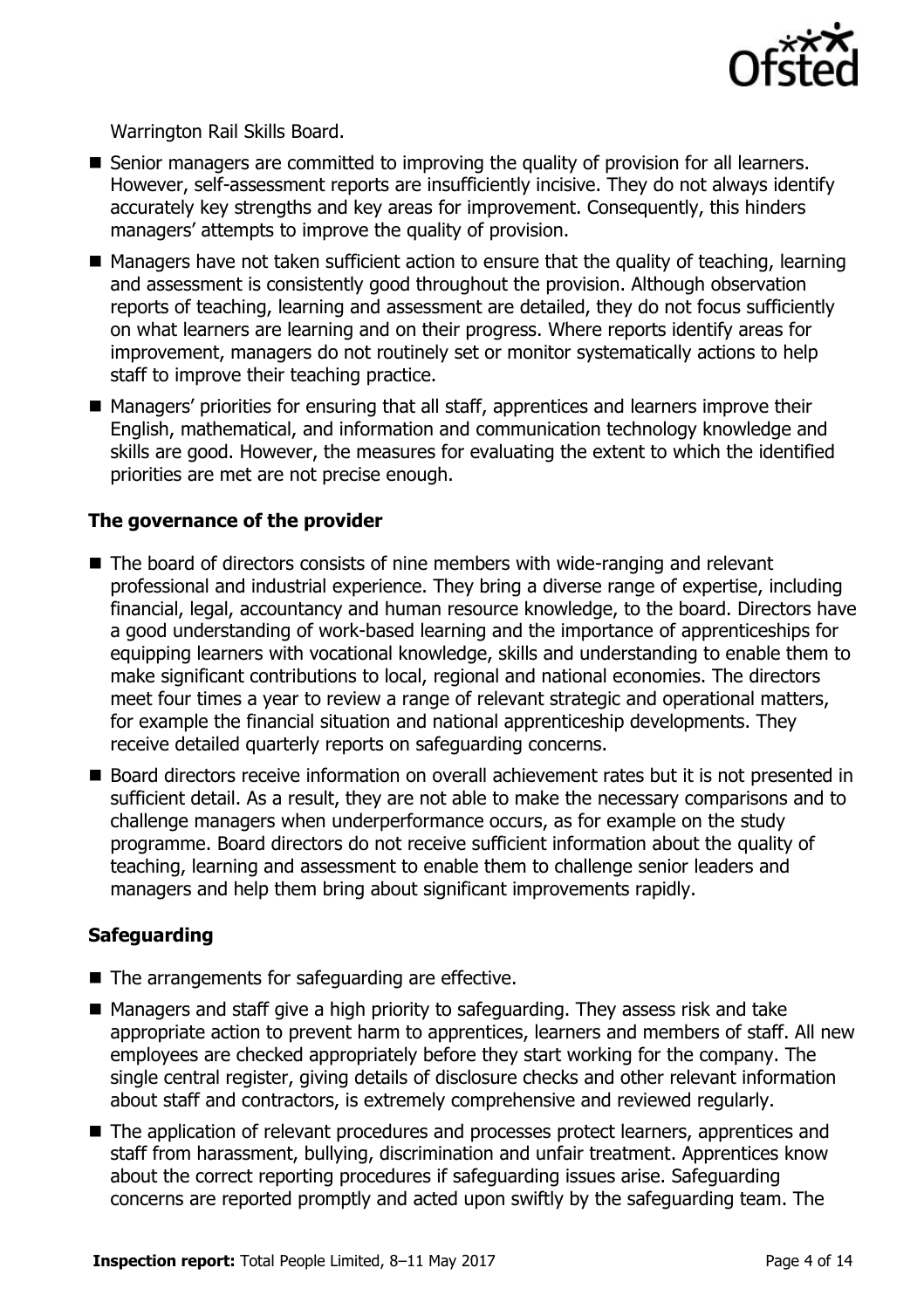

safeguarding team meets regularly. Safeguarding training for staff, which includes coverage of signs of abuse and actions to take, is good. All new staff have good online and face-to-face safeguarding training and assessment as part of the induction process.

■ The promotion of health and safety and safe working practices is effective. Apprentices and learners have a basic awareness of extremism and radicalisation but their understanding is not well developed.

#### **Quality of teaching, learning and assessment Good**

- Most learners and apprentices develop good practical work skills as a result of trainers' and assessors' skilful coaching and training. Learners following 16 to 19 study programmes benefit from practising their skills in a range of settings and confidently seek the expert advice of trainers, assessors and subject specialists. For example, learners involved in a local theatre project develop their technical skills and knowledge through participating in workshops and mentoring by theatre staff. Hairdressing apprentices competently and efficiently carry out skin testing and foil testing on clients, clearly articulating their understanding of contraindications and health and safety.
- **Apprentices and learners enjoy their learning. Their positive attitudes to learning and the** probing questioning techniques used by trainers and assessors effectively support the development of learners' and apprentices' skills, knowledge and understanding. In most lessons, innovative activities motivate learners, enabling them to make good progress. For example, in business administration sessions, apprentices develop greater accuracy in accounting skills as they identify hidden ledger errors or develop spreadsheets to improve day-to-day business operations.
- **Apprentices' and learners' portfolios are of good quality, well organised and demonstrate** that learners and apprentices take pride in their work. Portfolios clearly show the progress they make over time. Apprentices benefit from regular reviews of their progress. Most employers contribute well to reviews, which helps them to understand apprentices' strengths and areas requiring development. For example, in catering and hospitality, employers frequently rotate apprentices across different areas of the kitchen. Apprentices who excel in their catering skills benefit from additional training in areas such as confectionery.
- Staff skilfully support learners, both in sessions and in the workplace, to help them develop their skills and make good progress. Assessment at the start of learners' and apprentices' programmes accurately identify individuals' support needs. For example, staff provide resources such as printing on coloured paper for learners who have dyslexia or personalised assessment arrangements.
- Learners with high needs benefit from teaching that helps them to achieve realistic and relevant targets, based on a thorough understanding of their individual needs. For example, learners with mental ill-health and significant personal and complex problems value their involvement in a local council project. Learners use art effectively to develop their communication skills by producing short film clips which promote local services and attractions.
- Assessors encourage equality and celebrate diversity well. Assessors ensure that activities and discussions are relevant to the workplace and, as a result, apprentices successfully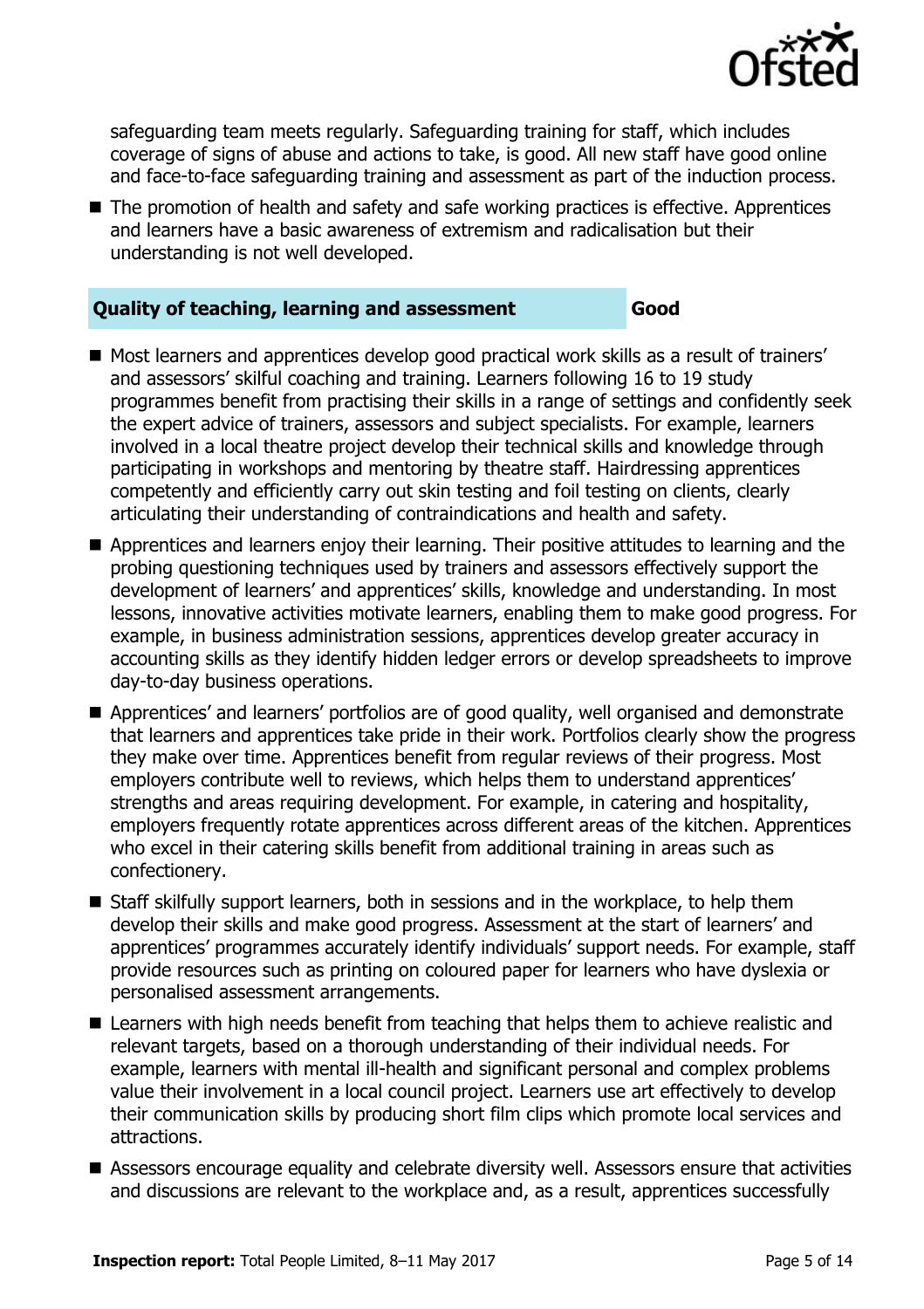

apply what they learn to their own workplace practice.

- Learners and apprentices receive good support to develop their spoken English. Learners in an English class confidently discussed the wife of a politician's farewell speech as an example of effective persuasive language. However, trainers and assessors do not routinely develop learners' and apprentices' English and mathematics skills in other sessions. They do not consistently provide feedback that helps learners and apprentices improve their work. Trainers do not support learners well enough to identify and correct their mistakes in spelling, punctuation and grammar. Consequently, learners continually repeat errors.
- Planning for teaching, learning and assessment does not consistently meet the needs of the most able learners. Teachers do not use information about learners' progress well enough to plan learning that is challenging for the most able. As a result, a small minority of learners do not make the progress of which they are capable.

#### **Personal development, behaviour and welfare Good**

- Learners and apprentices enjoy their programmes and are very positive about their learning. They demonstrate good standards of behaviour, tolerance and respect in sessions and the workplace. They are proud of their work and, as a result, standards of most practical and written work are good.
- Learners and apprentices develop good personal and social skills which support them well in the workplace and in preparing for work. Learners and apprentices demonstrate effective communication, team-building and problem-solving skills in classes and in the workplace.
- Apprentices develop their confidence and self-esteem as they become more proficient in their vocational skills. As a result, they make highly effective contributions to the workplace, which are valued by their employers.
- Learners benefit from a wide range of additional activities which develop personal, social and employability skills well. For example, learners enjoy and learn from activities such as sessions on preparing for work, budgeting and money management classes and volunteering.
- Support for learners' and apprentices' welfare and well-being is excellent. Staff skilfully provide help for learners and apprentices with multiple and complex barriers to learning. Learners and apprentices benefit from outstanding welfare support, coaching and mentoring to help them stay on their programmes. Swift referral to external agencies such as those specialising in tackling drug and alcohol misuse or financial difficulties ensures that learners and apprentices have access to appropriate expert advice and guidance.
- Apprentices have a growing understanding of equality and diversity and how they can apply this in their work. For example, they challenge co-workers who make inappropriate comments about colleagues.
- Learners feel safe and are kept safe. They know to whom they should report any concerns they may have. Learners and apprentices receive effective teaching about health and safety, which enables them to adopt and demonstrate safe working practices. Although learners and apprentices have a basic awareness of the threats of radicalisation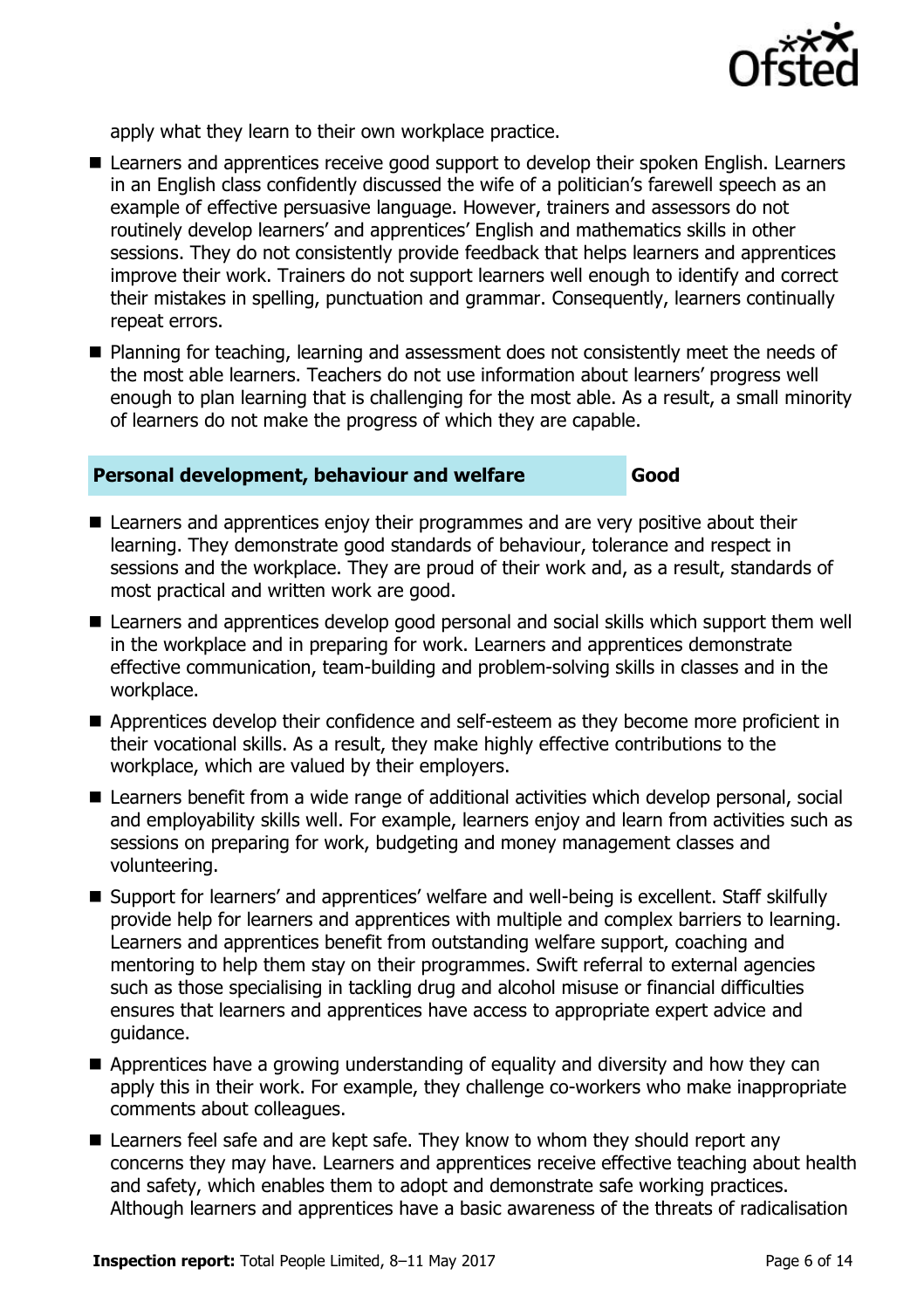

and extremism, they do not have sufficient understanding of how this relates to current affairs or their everyday lives.

- $\blacksquare$  Most learners on 16 to 19 study programmes benefit from a wide range of high-quality, well-structured and meaningful external work experience. As a result, they develop good personal, social and employability skills. However, learners do not always receive good impartial careers guidance to help them plan for their next steps in education, apprenticeships or employment.
- The majority of learners and apprentices do not have a well-developed understanding of living in a modern society. For example, many learners and apprentices who could vote are not aware of the purpose of elections or the need to register to be eligible.
- Attendance in a few sessions is low. This results in a small minority of learners and apprentices not keeping up with their work and, consequently, making slower progress over time.

#### **Outcomes for learners Good**

#### ■ Achievement rates for the apprenticeship programme, which is the largest provision at TPL, are high and above those of similar providers nationally. The majority of apprentices complete their apprenticeships within the planned timescales. Achievement rates for intermediate apprentices aged 16 to 18 declined in 2015/16 to slightly below that of other providers nationally, due to a significant number of apprentices losing their jobs when an information and communications technology (ICT) company went into liquidation suddenly. Current ICT intermediate apprentices aged 16 to 18 are making good progress. Present indicators suggest that the achievement rate for intermediate ICT apprentices in the current year will be significantly higher than in 2015/16.

- Apprentices develop a good range of vocational skills, knowledge and understanding, which is supported well by the training they receive from trainers and assessors. For example, business administration apprentices gain an in-depth understanding of legislation relating to data protection, employment rights and the protected characteristics of employees.
- Managers carefully and regularly monitor and analyse the performance of different groups of learners and apprentices. Where managers identify underperformance, they successfully implement actions to reduce achievement gaps. Care leavers, children looked after and vulnerable learners achieve as well as their peers. Managers have identified accurately that learners and apprentices who have learning disabilities or difficulties do not achieve as well as their peers and have a range of actions in place to reduce this gap. However, these actions have not yet had good enough impact in improving retention or achievement rates of this group of learners.
- Managers assiduously track the destinations of learners and apprentices who complete their programmes and of those that leave their programmes early. Most 16 to 19 study programme learners who complete their programmes progress to higher-level programmes, further education, apprenticeships or employment. Many apprentices gain promotion or extra responsibility in their workplace.
- Too many learners on 16 to 19 study programmes leave their programmes early. The majority of those that remain until the end of their programmes achieve their vocational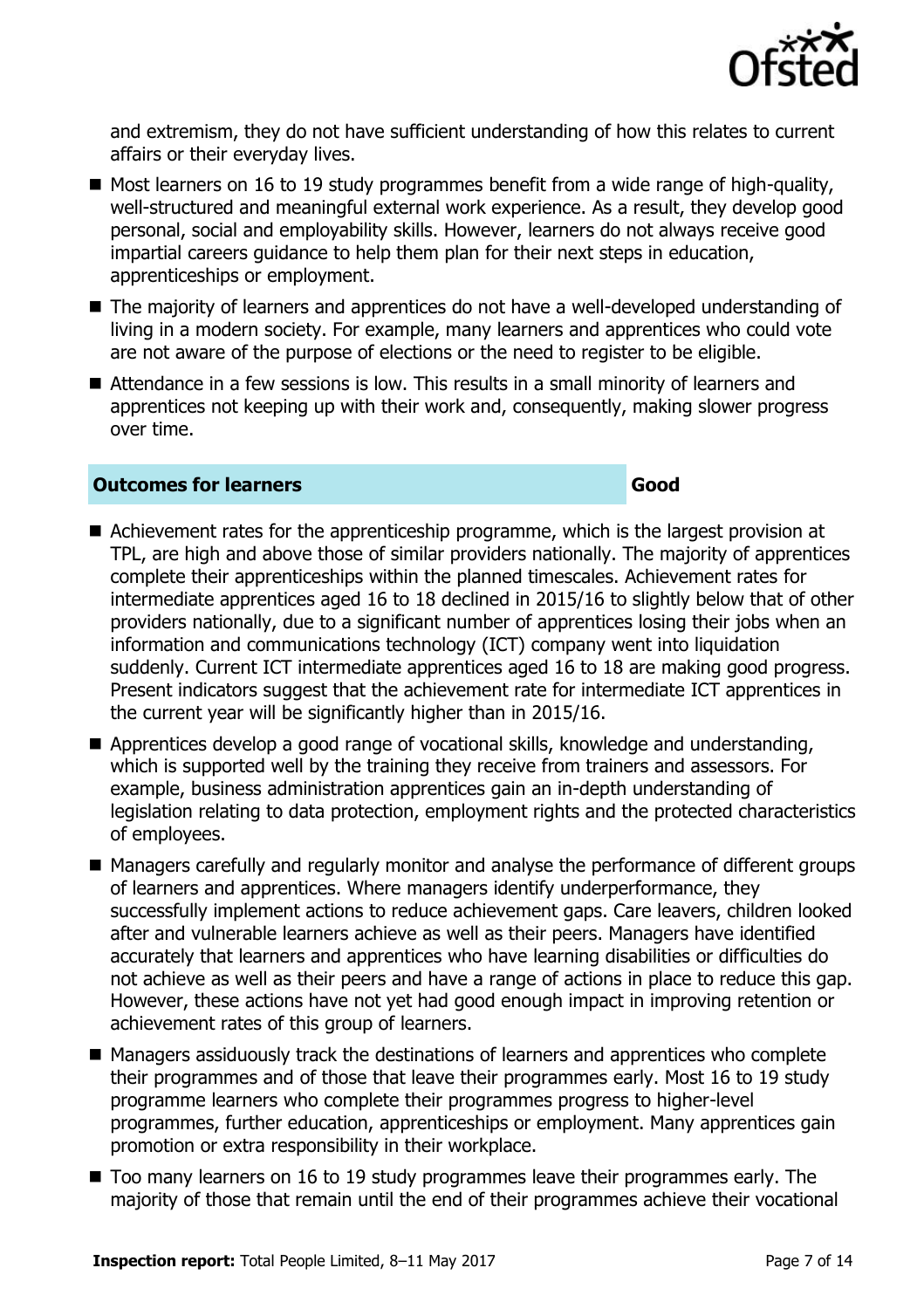

qualifications.

■ Too few learners on 16 to 19 study programmes achieved English and mathematics functional qualifications in 2015/16. The proportion of current learners who have achieved English and mathematics functional skills qualifications compared to this point in 2015/16 is significantly higher. The proportion of learners who achieved GCSE English and mathematics at grades  $A^*$  to C in 2015/16 was low. While the majority of learners did not improve their grades, they nevertheless improved their examination marks.

# **Types of provision**

### **16 to 19 study programmes Requires improvement**

- At the time of inspection, 320 study programme learners were attending courses at entry level, level 1 and level 2. The largest areas of provision are employability, health and social care, childcare, engineering, motor vehicle and construction. TPL and subcontractors provide courses for study programmes.
- Leaders and managers have implemented a suitable range of initiatives to improve the quality of provision. However, these have not yet had sufficient impact.
- The quality of teaching, learning and assessment varies considerably across subject areas and is not yet good. Planning for learning does not always meet the individual needs of learners. Trainers do not use information about learners' starting points or progress over time well enough to plan learning that challenges the most able. Learners complete the same work regardless of their ability and, as a result, the most able learners do not make the progress of which they are capable.
- Targets set for learners are not consistently effective. Targets for a large minority of learners are too general and lack specificity. Too few trainers routinely identify learning targets in order for learners to develop a greater understanding of the vocational topics they study. As a result, a minority of learners do not achieve their full potential.
- Feedback to learners following assessment is not sufficiently specific to help learners improve their work. Feedback confirms that work meets criteria but does not systematically challenge learners to develop their skills to a higher level.
- Careers guidance is not consistently good across all subject areas to enable all learners to make fully informed decisions about their next steps in education, apprenticeships or employment.
- Learners benefit from good assessment of their starting points in English and mathematics. Trainers use the results accurately to place learners on the correct level of study. However, trainers do not always develop learners' English and mathematics skills well enough. For example, a minority of learners rely on trainers to complete mathematical calculations in lessons and do not receive enough help in identifying and correcting errors in spelling, punctuation and grammar.
- Most trainers skilfully support learners, both in and outside of sessions, to help them develop their skills and make good progress. Learners' positive attitudes to learning and the probing questioning techniques used by trainers and assessors effectively support the development of learners' skills, knowledge and understanding. In most lessons, innovative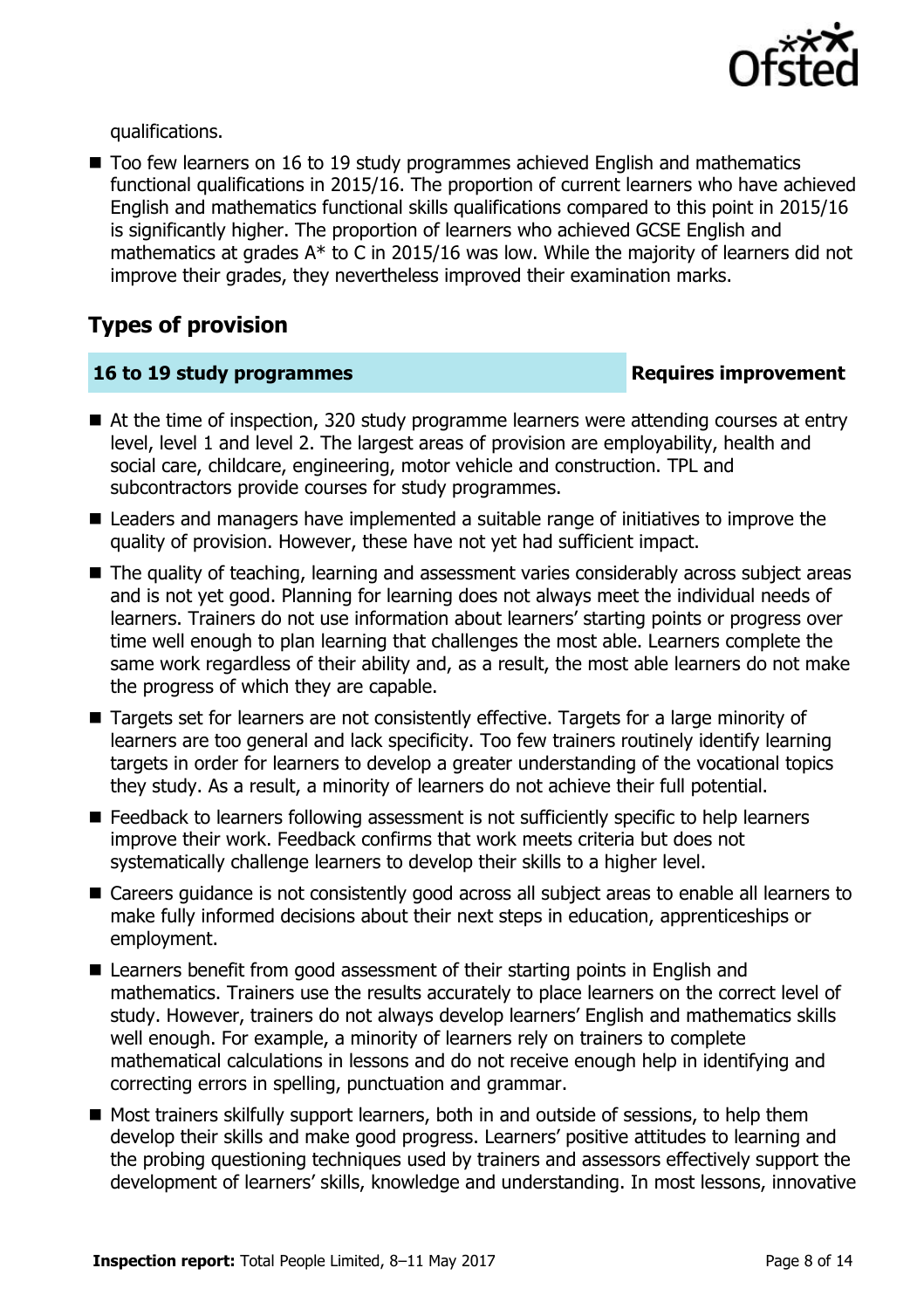

activities motivate learners, enabling them to make good progress.

- Learners produce good-quality work. Their portfolios are well organised and learners take great pride in their work. Portfolios clearly show the progress that learners make over time.
- Learners who need extra help in sessions benefit from effective support from trainers and support staff to help them stay on programme and achieve their qualifications. Resources such as computers help learners gain independence and make progress.
- Support for learners with high needs is well coordinated. Transition to TPL is good and specialist support meets learners' individual needs very well. Learners are proud of their achievements and improve their confidence, team-working and communication skills.
- Most learners benefit from a wide range of high-quality, well-organised, external work experience and supported internships. Consequently, learners make good progress in developing personal, social and employability skills. Learners develop confidence and demonstrate effective communication skills, team-building and problem-solving skills through a wide range of enrichment activities.

#### **Apprenticeships Good**

- $\blacksquare$  At the time of inspection, 3,952 apprentices were in training. There are 1,730 intermediate apprentices and 1,940 advanced apprentices. Trailblazer apprenticeships account for 171 apprentices. The largest apprenticeship areas are health and social care, childcare, business administration engineering, manufacturing and retail and commercial services. TPL and over 50 subcontractors deliver the apprenticeships.
- Trainers and assessors have high expectations of their apprentices and, as a result, the majority of apprentices make good progress and complete their apprenticeships in the time planned.
- Well planned on- and off-the job training meets the requirements for apprenticeship provision. Apprentices enjoy their training. They appreciate the importance and relevance of acquiring the knowledge and skills which underlie their work and successfully apply them to their practice in the workplace. For example, health and social care apprentices develop a good understanding of the importance of accurate referrals, which they use effectively when working with service users with mental health difficulties.
- Apprentices demonstrate good knowledge and understanding of safe working practices in the workplace. They have a good understanding of health and safety requirements because of the good practice which staff model. For example, childcare apprentices handle babies safely.
- Apprentices make effective contributions to their employers' businesses. For example, a hospitality apprentice ran a section of a restaurant swiftly and efficiently while developing good team-working skills with staff. Employers value the contributions that learners make to their businesses.
- $\blacksquare$  Most apprentices apply their good understanding of equality and diversity in the workplace. For example, social media apprentices show high levels of respect, consider the values of others and demonstrate tolerance.
- Assessors do not use information about apprentices' starting points well enough. Target-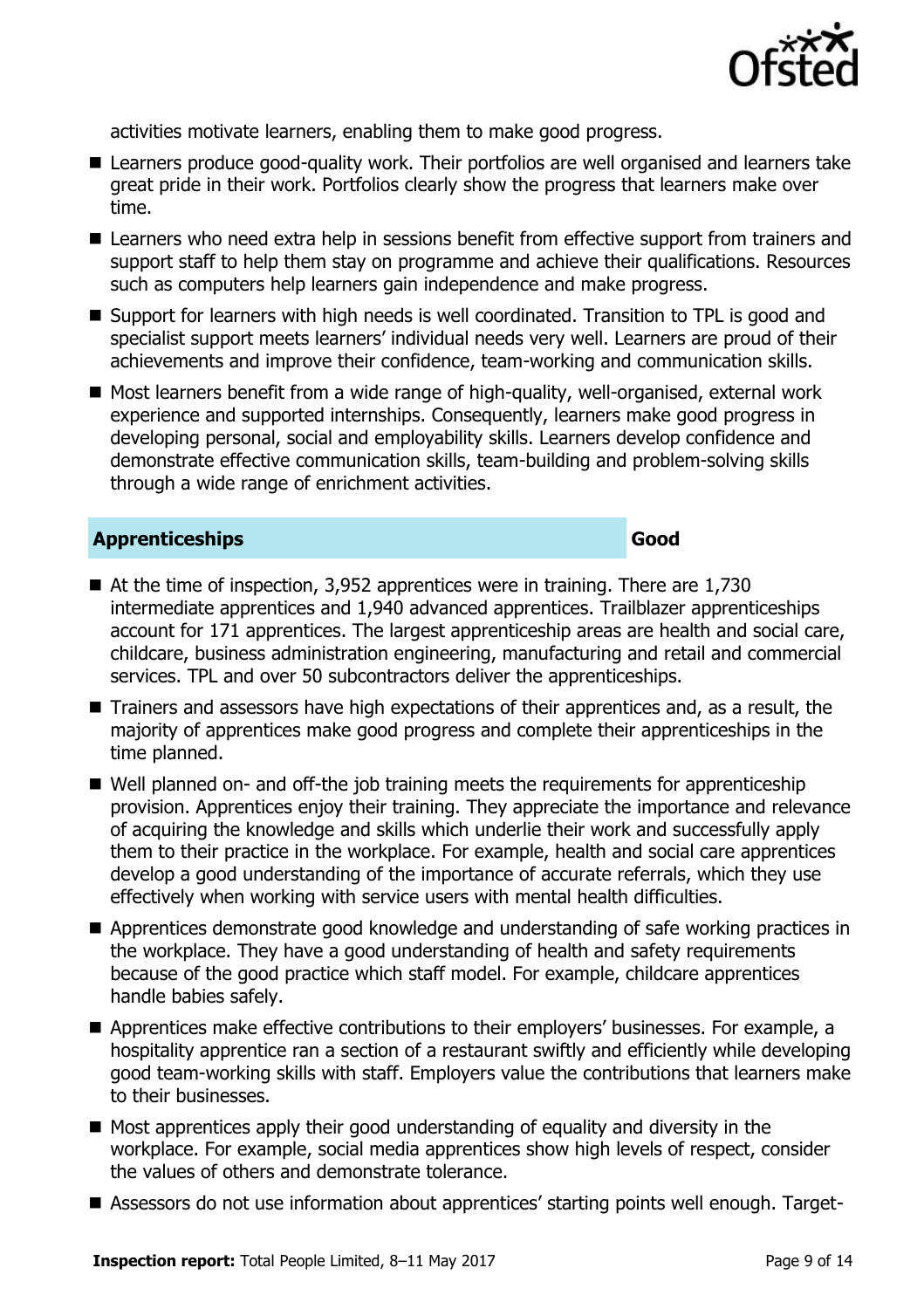

setting and assessment, for the most able apprentices, are not challenging or specific enough to accelerate apprentices' progress or encourage them to think for themselves. Targets set by assessors focus too much on unit completion rather than the development of skills and knowledge. Consequently, a small minority of apprentices do not make the progress of which they are capable.

Trainers and assessors do not routinely develop apprentices' mathematical and English skills, which results in apprentices continually repeating errors. For example, trainers and assessors were unaware that construction apprentices made the same mistakes in calculating estimates over a prolonged period.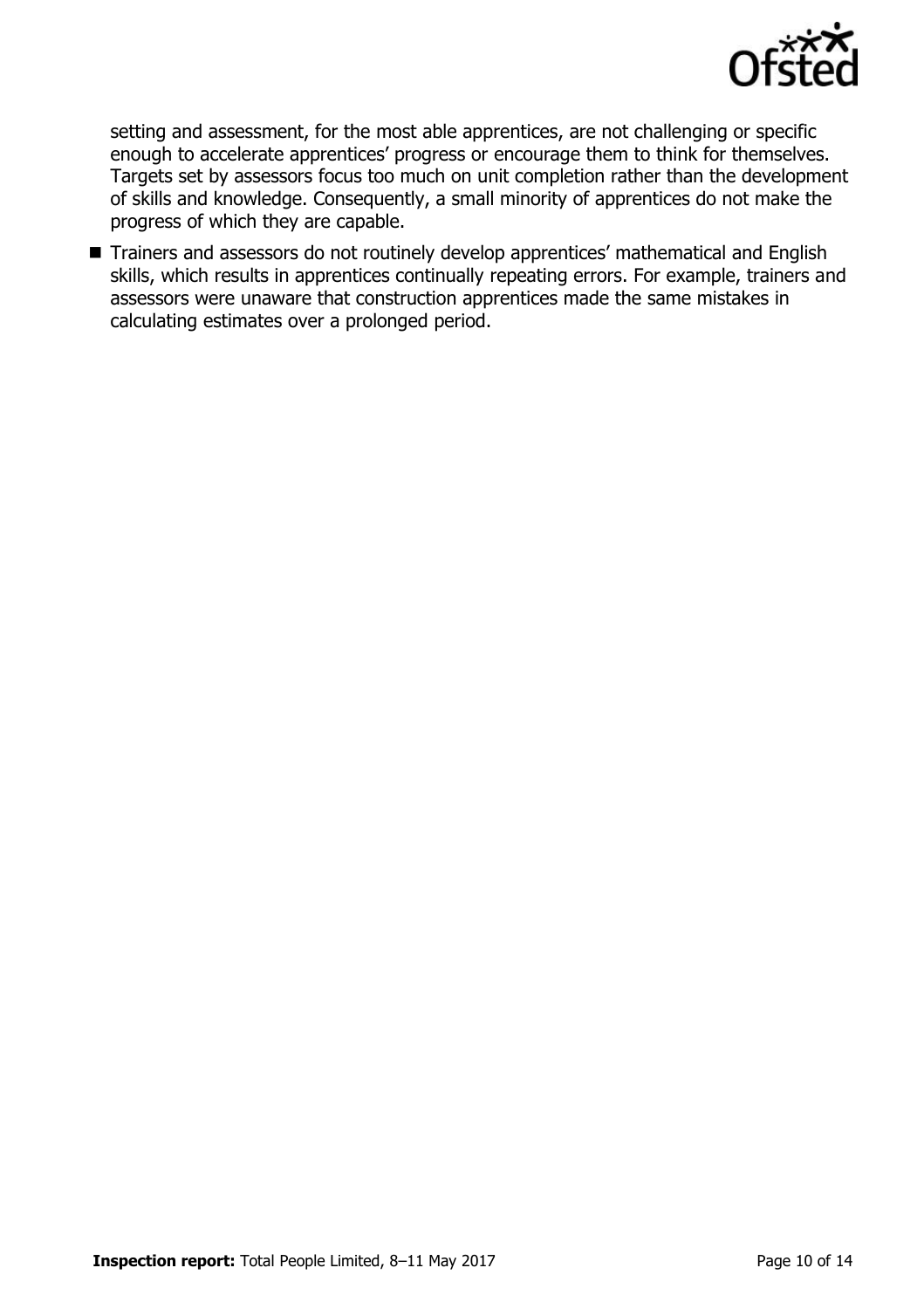

# **Provider details**

| Unique reference number                                                       | 55022                         |
|-------------------------------------------------------------------------------|-------------------------------|
| Type of provider                                                              | Community learning and skills |
| Age range of learners                                                         | $16+$                         |
| Approximate number of all<br>learners over the previous full<br>contract year | 7,221                         |
| <b>Managing Director</b>                                                      | Linda Dean                    |
| Telephone number                                                              | 01606 734000                  |
| Website                                                                       | www.totalpeople.co.uk         |

# **Provider information at the time of the inspection**

| Main course or learning<br>programme level                                                      | Level 2<br>Level 1<br>or below                |       | Level 3 |                    | Level 4<br>or above |              |                  |       |
|-------------------------------------------------------------------------------------------------|-----------------------------------------------|-------|---------|--------------------|---------------------|--------------|------------------|-------|
| Total number of learners<br>(excluding apprenticeships)                                         | $16 - 18$ 19+                                 |       |         | $16 - 18$ 19+      | $16 - 18$           | $19+$        | $16 - 18$        | $19+$ |
|                                                                                                 | 278                                           | 165   | 42      | 128                | $\overline{0}$      | 10           | $\boldsymbol{0}$ | 0     |
| Number of apprentices by<br>apprenticeship level and age                                        | Intermediate                                  |       |         | Advanced<br>Higher |                     |              |                  |       |
|                                                                                                 | $16 - 18$                                     | $19+$ |         | $16 - 18$          | $19+$               | $16 - 18$    |                  | $19+$ |
|                                                                                                 | 717                                           |       | 1137    | 687                | 1161                | 35           |                  | 215   |
| Number of traineeships                                                                          | $16 - 19$                                     |       |         | $19+$              |                     | <b>Total</b> |                  |       |
|                                                                                                 |                                               | 13    |         |                    | 5                   |              | 18               |       |
| Number of learners aged 14 to<br>16                                                             | N/A                                           |       |         |                    |                     |              |                  |       |
| Number of learners for which<br>the provider receives high-<br>needs funding                    | 17                                            |       |         |                    |                     |              |                  |       |
| Funding received from:                                                                          | Education and Skills Funding Agency           |       |         |                    |                     |              |                  |       |
| At the time of inspection, the<br>provider contracts with the<br>following main subcontractors: | ■ Floortrain GB Limited                       |       |         |                    |                     |              |                  |       |
|                                                                                                 | <b>Example Estio Training Limited</b>         |       |         |                    |                     |              |                  |       |
|                                                                                                 | ■ Mantra Learning                             |       |         |                    |                     |              |                  |       |
|                                                                                                 | <b>Care Assessment Training Services</b><br>■ |       |         |                    |                     |              |                  |       |
|                                                                                                 | Kids Allowed Academy                          |       |         |                    |                     |              |                  |       |
|                                                                                                 | The Juice Academy<br>■                        |       |         |                    |                     |              |                  |       |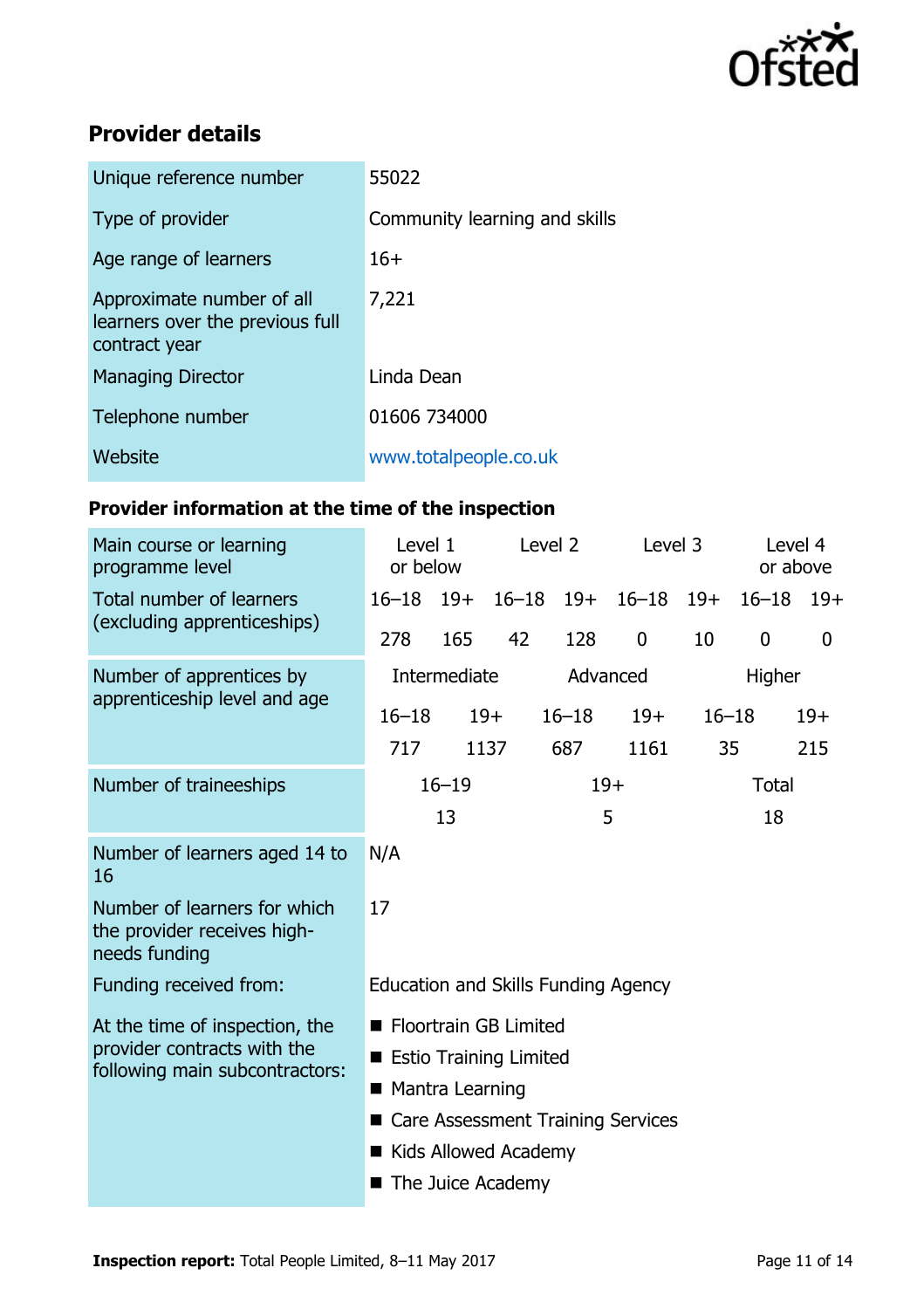

- **Utilities Academy**
- North of England Training
- Barley Associates
- **Just Childcare**
- $KMF$
- South Cheshire College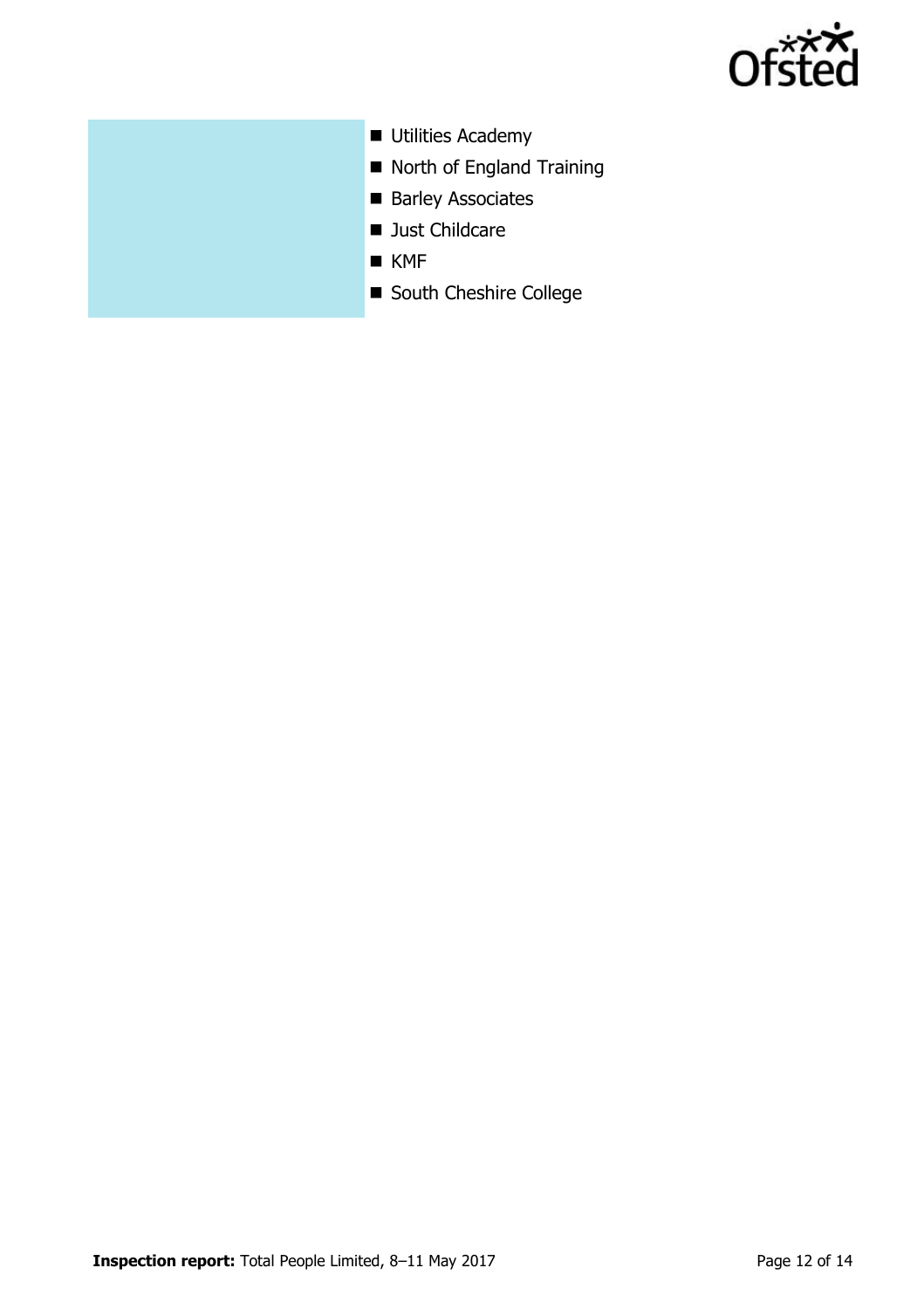

# **Information about this inspection**

The inspection team was assisted by the associate director, as nominee. Inspectors took account of the provider's most recent self-assessment report and development plans, and the previous inspection report. Inspectors used group and individual interviews, telephone calls and online questionnaires to gather the views of learners and employers; these views are reflected within the report. They observed learning sessions, assessments and progress reviews. The inspection took into account all relevant provision at the provider.

#### **Inspection team**

| Anita Pyrkotsch-Jones, lead inspector | Her Majesty's Inspector |  |  |  |
|---------------------------------------|-------------------------|--|--|--|
| <b>Tracey Mace-Akroyd</b>             | Her Majesty's Inspector |  |  |  |
| <b>Deborah Summers</b>                | Ofsted Inspector        |  |  |  |
| <b>Ken Fisher</b>                     | Ofsted Inspector        |  |  |  |
| Stella Owen                           | Ofsted Inspector        |  |  |  |